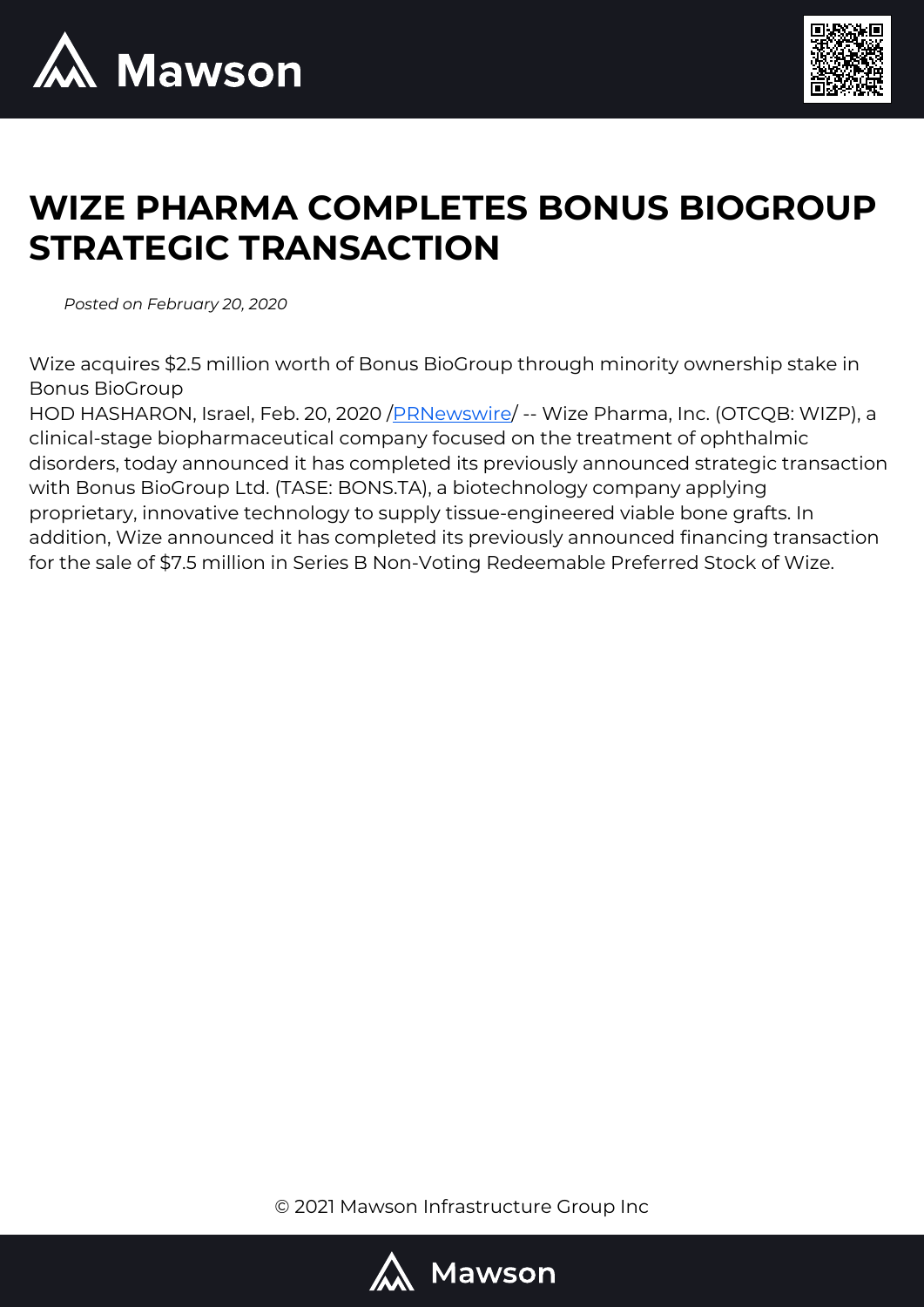





Wize\_Pharma\_Logo

As previously announced, Bonus BioGroup issued to Wize new ordinary shares valued at \$16.4 million, based on a per share purchase price of \$0.15 (NIS 0.50), of which \$3.7 million worth of Bonus BioGroup shares will be held in escrow until the timely satisfaction of certain conditions, primarily that Bonus BioGroup lists its ordinary shares or American Depositary Shares on Nasdaq. While 80% of the Bonus BioGroup shares purchased by Wize will be allocated to the Wize Series B shareholders upon redemption of the Wize Series B shares, Wize will receive 20% of the Bonus stock acquired in the transaction, which is currently valued at approximately \$2.5 million based on the last reported sale price of Bonus stock on the TASE on February 19, 2020.

"We are very excited about Wize's strategic transaction with Bonus BioGroup. Upon redemption of the Series B stock, Wize will own approximately 2.4% in Bonus, which is currently valued at approximately \$2.5 million," stated Noam Danenberg, CEO of Wize.

Wize recently strengthened its balance sheet by eliminating \$1.52 million in convertible

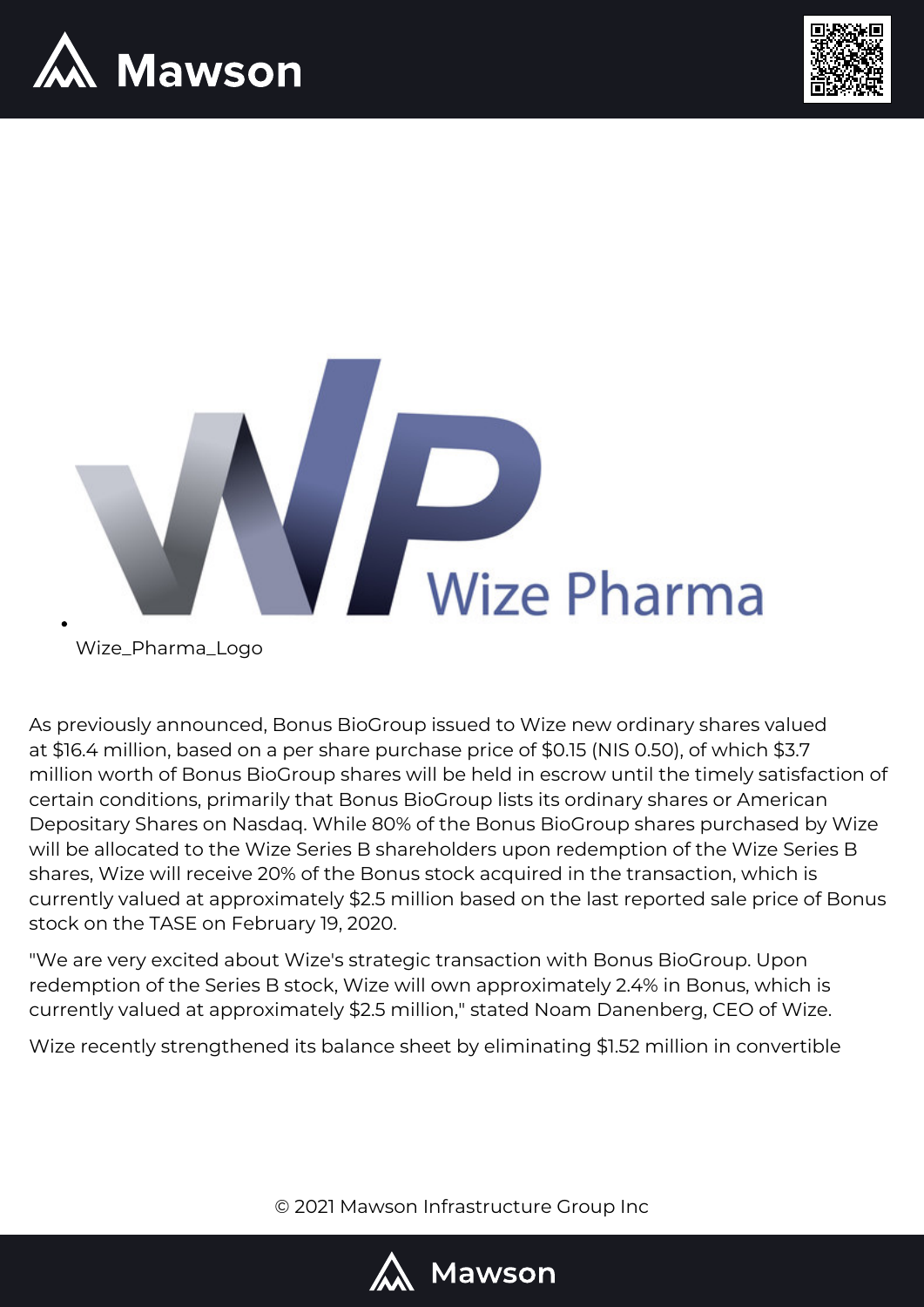



loans through a combination of converting \$760,000 into equity and the repayment of \$760,000 of such loans in November 2019. In addition, in December 2019 Wize raised funds through a \$550,000 PIPE.

## **About Bonus BioGroup**

Bonus BioGroup is an Israeli biotechnology company whose highly innovative, proprietary therapeutic platform for healing severe bone defects is strongly positioned to break into the \$8 billion global bone rehabilitation market. The company's BonoFill™ solution which employs novel tissue engineering technology for growing live human bone grafts has been selected by the Israeli Ministry of Science as a technology that will change the world forever, and it is already achieving outstanding success rates in Phase I/II clinical trials. The BonoFill™ solution is a revolutionary approach for personalized treatment of bone defects using live bone grafts created from the patient's own cells. Patients undergo a simple liposuction procedure to harvest fat tissue, which is then engineered into live bone graft, using Bonus' proprietary technology. Upon injection into the bone defect, the bone graft grows, connects and matures to become healthy new autologous live bone, while reducing the risk of rejection.

# **About Wize Pharma**

Wize Pharma, Inc. is a clinical-stage biopharmaceutical company currently focused on the treatment of ophthalmic disorders, including DES. Wize has in-licensed certain rights to purchase, market, sell and distribute a formula known as LO2A, a drug developed for the treatment of DES, and other ophthalmological illnesses, including CCh and Sjögren's syndrome (Sjögren's) in the US and other territories.

LO2A is currently registered and marketed by its inventor in Germany and Switzerland for the treatment of DES, in Hungary for the treatment of DES, CCH and Sjögren's and in the Netherlands for the treatment of DES and Sjögren's. Wize's strategy involves engaging local or multinational distributors to handle the distribution of LO2A. Wize has finished a Phase II trial of LO2A for patients with CCH ups), demonstrated a statistical significance result enrolled, using a mixed model with repeated measures (MMRM), and is currently conducting a Phase IV study for LO2A for DES in patients with Sjögren's, expected to publish results in Q1/2020.

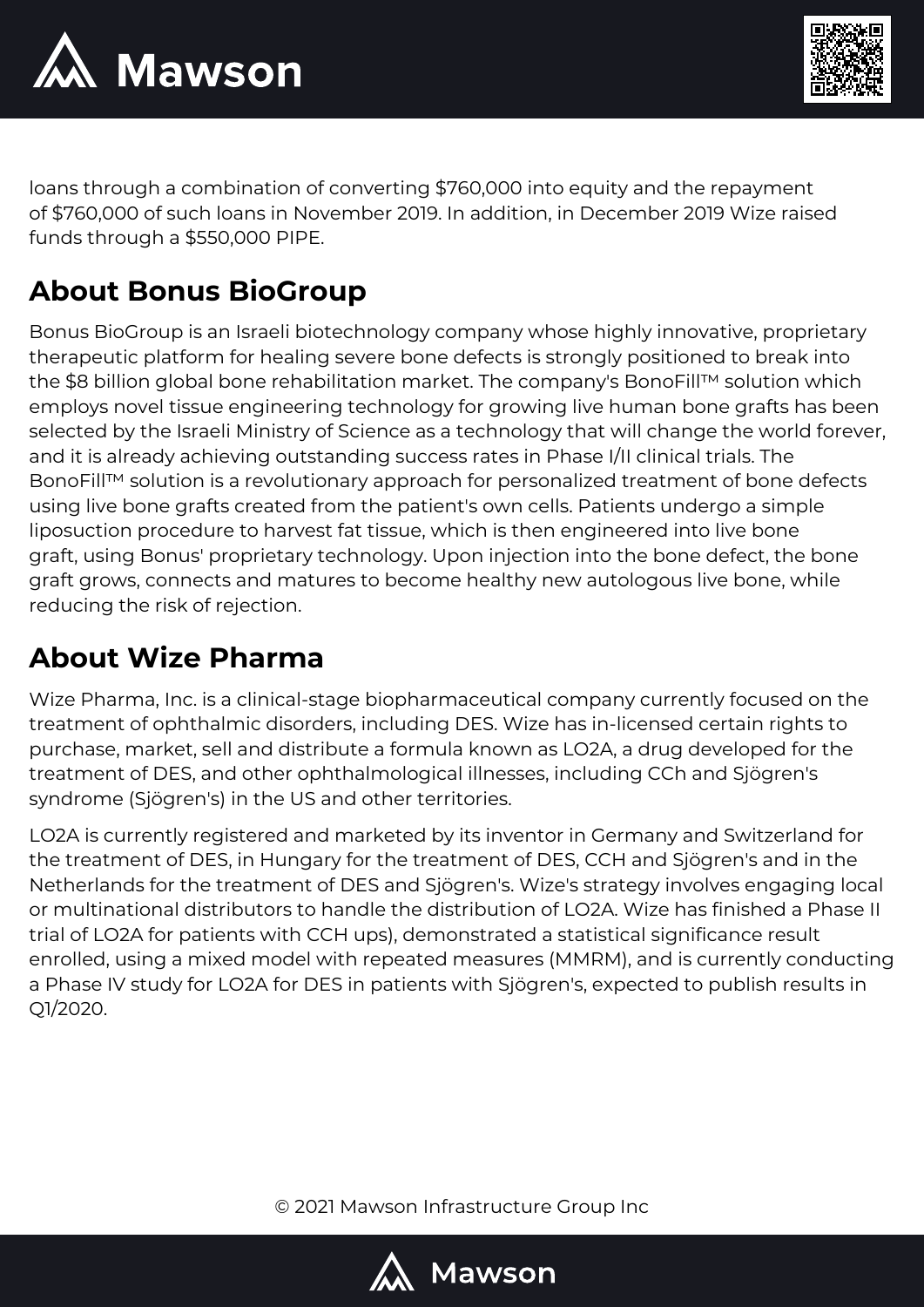



### **Forward Looking Statements**

Wize cautions you that statements in this press release and letter to shareholders that are not a description of historical fact are forward-looking statements within the meaning of the Private Securities Litigation Reform Act of 1995. Forward-looking statements may be identified by the use of words referencing future events or circumstances such as "expect," "intend," "plan," "anticipate," "believe," and "will," among others. For example, when we discuss the expected benefits of the transaction with Bonus BioGroup and the potential ownership of Wize in Bonus BioGroup as well as the value of such holdings, we are using a forward-looking statement. Because such statements are subject to risks and uncertainties, actual results may differ materially from those expressed or implied by such forward-looking statements. These forward-looking statements are based upon Wize's current expectations and involve assumptions that may never materialize or may prove to be incorrect. Actual results and the timing of events could differ materially from those anticipated in such forward-looking statements as a result of various risks and uncertainties, which include, without limitation, the possibility that we will not receive the benefits we planned to achieve from the transaction with BonuS BioGroup; the possibility that we will not be able to successfully operate our joint venture with Cannabics Pharmaceuticals, Inc.; our needs for additional financing; our dependence on a single compound, LO2A and on the continuation of our license to commercialize LO2A; our inability to expand our rights under our license of LO2A; the initiation, timing, progress and results of our trials and product candidate development efforts; our ability to advance LO2A into clinical trials or to successfully complete our preclinical studies or clinical trials; our receipt of regulatory approvals for LO2A, and the timing of other regulatory filings and approvals; the clinical development, commercialization and market acceptance of LO2A; our ability to establish and maintain corporate collaborations; the implementation of our business model and strategic plans for our business and product candidates; the scope of protection we are able to establish and maintain for intellectual property rights covering LO2A and our ability to operate our business without infringing the intellectual property rights of others; estimates of our expenses, future revenues, and capital requirements; competitive companies, technologies and our industry; and statements as to the impact of the political and security situation in Israel on our business. More detailed information about the risks and uncertainties affecting Wize is contained under the heading "Risk Factors" included in Wize's Annual Report on Form 10-K filed with the SEC on April 1, 2019, and in other filings that Wize has made and may make with the SEC in the future. You are cautioned not to place undue